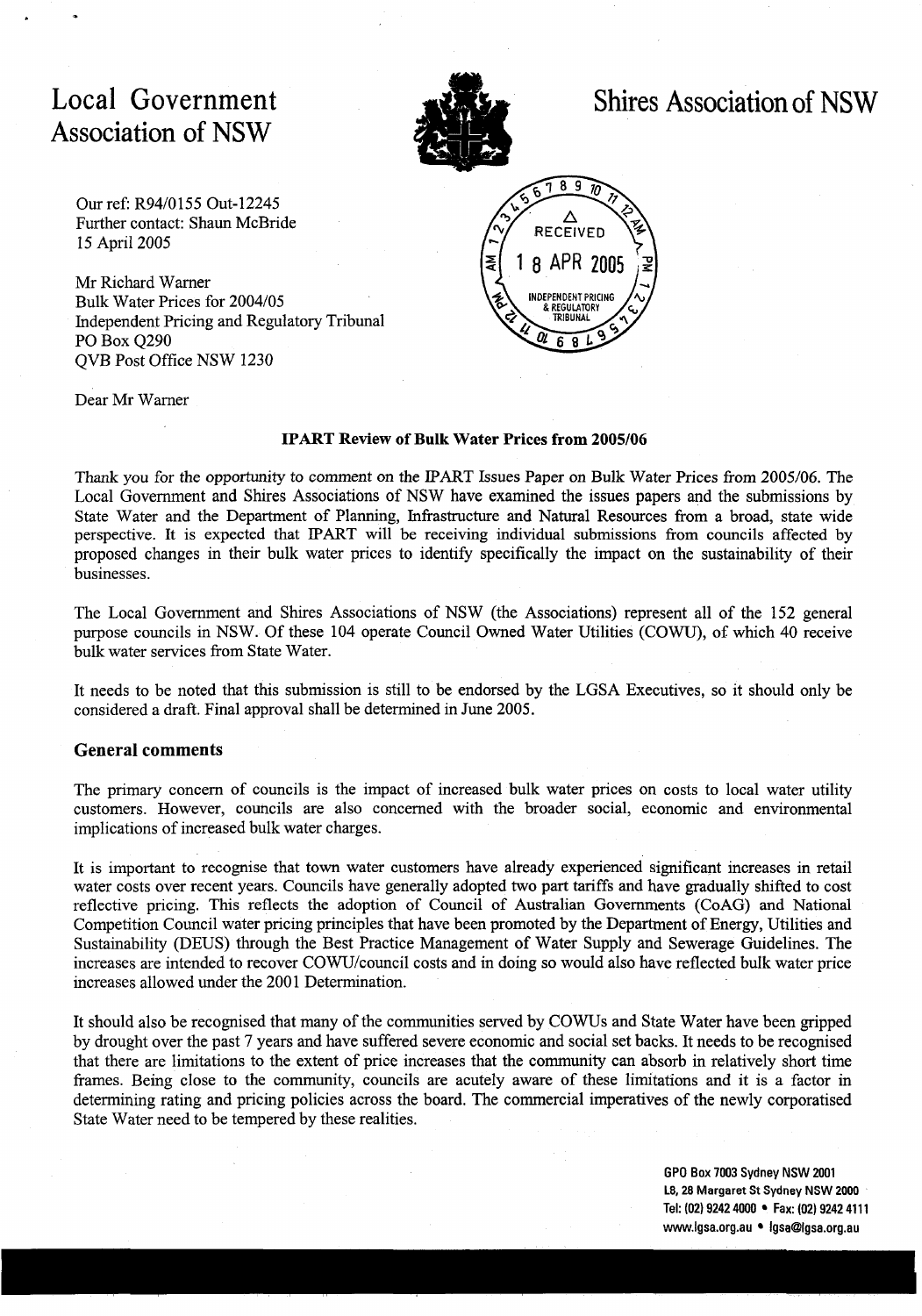That said the Associations are broadly supportive of cost reflective pricing and the water pricing principles adopted by the Tribunal.

In commenting on water pricing, the Associations maintain the position that high security town water supplies should be distinguished from high security irrigation and commercial supplies as a bulk water usage. This is based on the principle that domestic water supply is an essential service.

## **Comments on State Water Submission**

#### *General*

The Associations have a number of concerns about the proposals contained in the State Water Submission to the Review of Bulk Water Prices from *2005106.* These include individual pricing proposals and general concerns about the direction State Water is taking since corporatisation of bulk water.

- **0** The Associations do not accept State Water's assertion that additional regulatory compliance costs resulting from corporatisation should result in increased compliance costs to customers. Presumably corporatisation will produce efficiencies and economies that would more than offset these costs.
- We are concerned about the apparent emphasis being placed on the stated objective of State Water (objective 2(a) (ii)) "to maximise the State's investment in the Corporation". There are dangers in focussing on this objective given the monopoly status of State Water and that the public good aspects of water may be obscured. The Associations maintain that equal emphasis should also be given to other stated objectives such as:
	- 2(b) to exhibit a sense of social responsibility having regard to the interests of the community in which it
	- operates;<br>- 2(d) to exhibit a sense of responsibility towards regional development and decentralisation in the way in which it operates.
- The Associations support the IPART principle of pricing to provide financial stability and sustainability not maximisation of revenues and returns.
- **<sup>0</sup>**The Associations note the dilemma faced by all water utilities involving the conflicting objectives of water conservation and the need to maintain revenues. However, this is a broader issue that raises questions about the appropriateness of corporatised structures for water utilities.

#### *Pricing*

- We note that State Water has already achieved Lower Bound Pricing as defined under the National Water  $\bullet$ Initiative (NWI) in all but the North and South Coast, the Peel and the Hunter. This would suggest that future price increases in other valleys should only be small. While proposed increases for *2005106* reflect this, proposed increases in *2006107* and *2007108* show significant increases. This presumably represents a transition to Upper Bound Pricing (UBP), even though State Water states that it will not seek to move towards UBP until the *2008* pricing review.
- The Associations do not accept the proposition that State Water needs to move to UBP, particularly in the short to medium term. The objective for doing so would seem to be none other than maximising returns in what is an artificial commercial environment. Lower Bound Pricing as defined, should be adequate to maintain the viability and sustainability of State Water. It would also satisfy NWI principles.
- The Associations are not entirely convinced of State Water's assertion that the annuity is no longer the best model for delivering the corporate objectives of State Water. However, we accept that it warrants consideration and agree there may be some merit in aligning with a traditional accounting treatment of assets.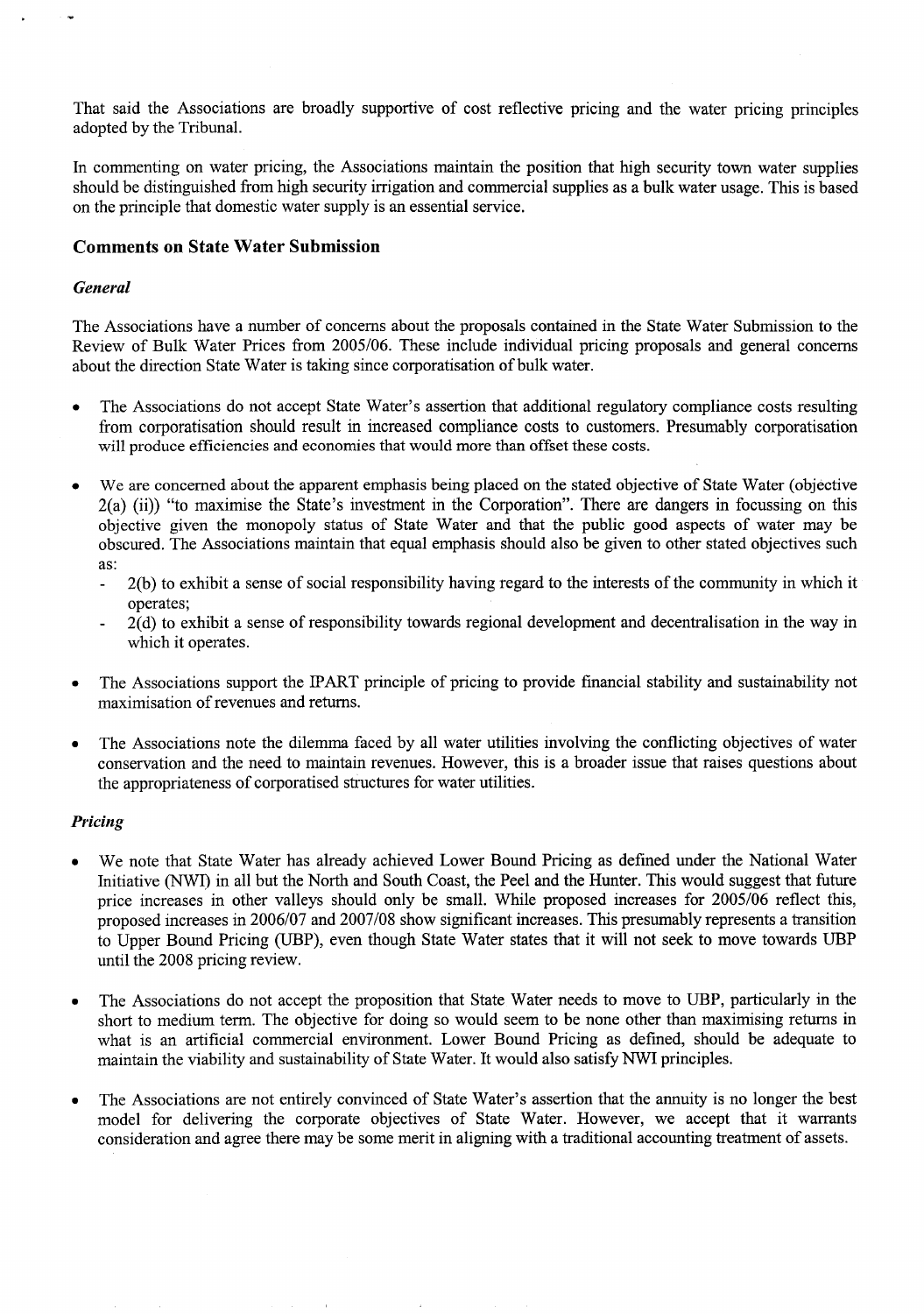- Further consideration of the above approach will be influenced by proposals in relation to the regulatory asset base (RAB). The Associations are concerned that State Water's proposal to increase the RAB to generate "realistic" revenues will underpin unnecessary and unjustified price increases.
- The Associations agree with the Tribunal's position that bulk water customers should not be required to pay commercial returns on the full historical value of State Water assets. Many of these assets were acquired and developed for non-commercial objectives by past governments and agencies. They are a legacy of days when public infrastructure was considered to be a social good and providing access to infrastructure and services was a state and national priority. It is inappropriate to go back and charge for these assets. In a simplistic sense, they have already been paid for. The Associations do not accept State Water's argument that this situation fails to strike an equitable balance for stakeholders' interests in any real sense.
- The Associations question the argument that low asset value will present difficulties in managing debt. While appreciating the argument, we would expect that given the status of State Water there would be other satisfactory means for overcoming this difficulty.
- The proposition that the long term price path should involve increases of 10% per annum for 10 years is  $\bullet$ clearly excessive and without justification. Particularly so in those valleys where State Water is already achieving cost recovery and Lower Bound Pricing. It is difficult to understand why increases beyond CPI would be warranted in those valleys. The Associations maintain the position that bulk water price increases should not be excessive or artificially maximised to deliver an unwarranted dividend.
- The Associations accept the need for a significant proportion of State Water's revenue to be derived from fixed charges in the interests of revenue stability. However, we note that this argument is at odds with the pricing principles applied by DEUS to COWUs which sets an objective of 25% fixed to 75% usage. We are not in a position to specify the appropriate ratio. However, we question the proposition that the ratio of entitlement revenue to usage revenue be standardised at 60:40 across State Water's operations. As with pricing, different ratios may be appropriate for different valleys.

#### *Customer Service Obligations*

- The Associations are of the view that there will be a need to maintain Community Service Obligations (CSO) for State Water. The social, economic and environmental implications associated with water supply are such that they will never be satisfied by pricing solutions. This is particularly so in an environment of unreliable rainfall, prolonged droughts, services having to cover long distances and small population centres away from the coast. We do not support progressive removal of CSOs. They may need to be refocussed over time but they will always be required.
- The Associations do agree that CSOs should be transparent.

# *Dam Upgrades*

The Associations agree that the cost of upgrading dams to required standards identified in 1997 should be met by the government. We further maintain that future upgrades beyond those identified in 1997 should be met by government, not shared by customers. This position is taken on the basis of the beneficiary pays principle and the beneficiaries of such measures are generally more widely dispersed than the customers.

# *High Security Charges*

As previously stated, the Associations are of the view that high security water for town water use should be distinguished from other high security applications such as irrigation. Town water supplies are an essential service. Further, while councils are increasingly moving towards cost recovery on their water utility operations, they are not seeking to maximise profit in a commercial sense. Town water supplies should attract a lower high security charge than commercial users. While acknowledging that there is a basis for a high